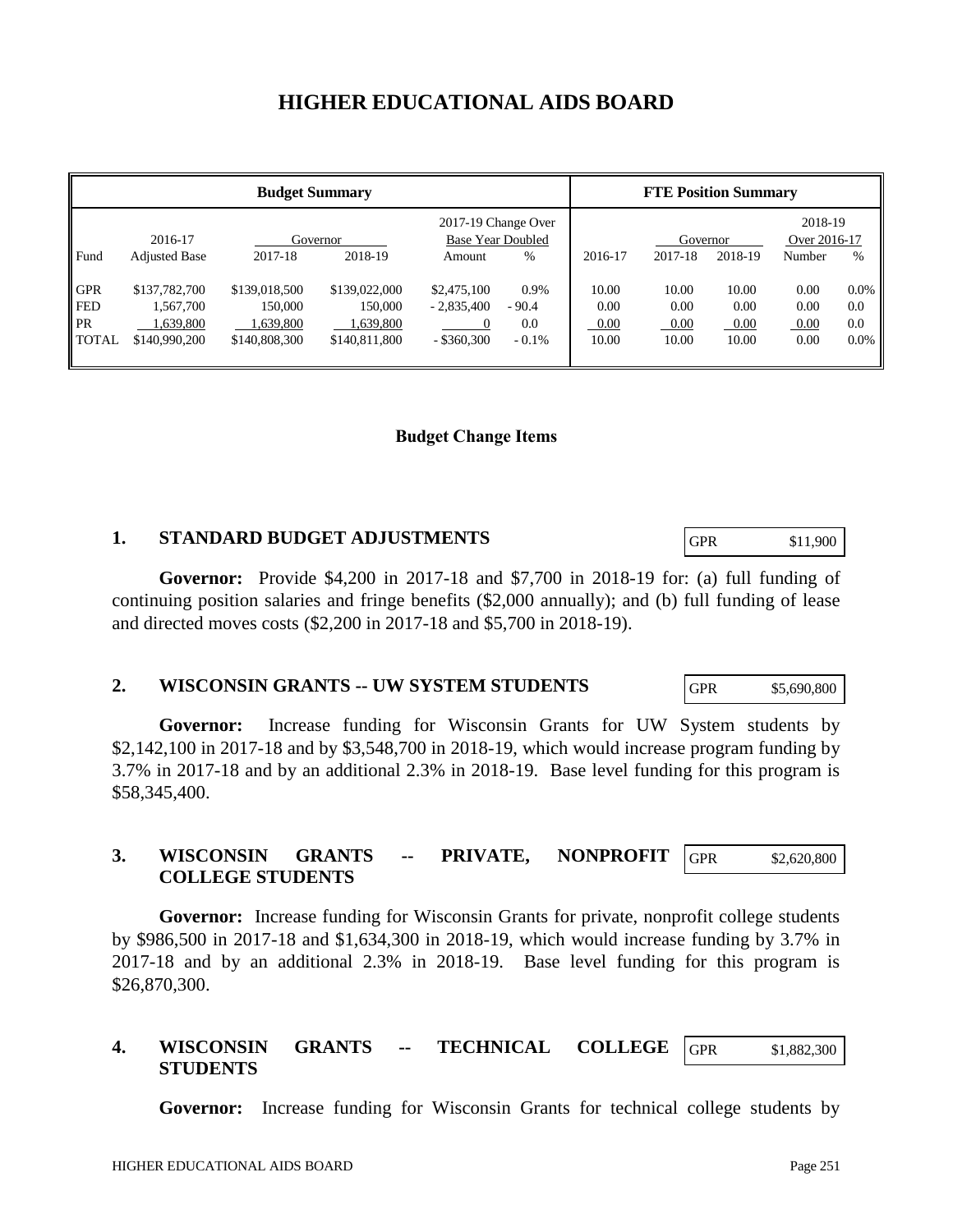\$708,500 in 2017-18 and \$1,173,800 in 2018-19, which would increase program funding by 3.7% in 2017-18 and by an additional 2.3% in 2018-19. Base level funding for this program is \$19,297,900.

# **5. WISCONSIN COVENANT SCHOLARS GRANTS**

Governor: Reduce funding for the Wisconsin covenant scholars grant program by \$2,605,500 in 2017-18 and by \$5,125,200 in 2018-19. Program funding would be \$5,604,500 in 2017-18 and \$3,084,800 in 2018-19 under the bill.

From spring, 2007, through fall, 2011, Wisconsin resident students enrolled in the eighth grade were invited to sign the Wisconsin covenant pledge. Students who successfully complete the pledge are eligible to receive Wisconsin covenant scholars grants while enrolled in UW institutions, technical colleges, private, nonprofit colleges and universities, and tribal colleges located in this state. Grants range from \$125 to \$1,500 annually based on student need and enrollment status.

The last class of students who were eligible to sign the Wisconsin covenant pledge would have enrolled in post-secondary education during the 2015-16 year. The grant program is scheduled to end in 2020-21 when no students will be eligible for grants through the program.

# **6. REESTIMATE FEDERAL REVENUES**

**Governor:** Reduce the federal aid appropriation by \$1,417,700 annually to reflect the elimination of the federal Leveraging Educational Assistance Partnership (LEAP) and Special Leveraging Educational Assistance Partnership (SLEAP) programs. Prior to 2011-12, HEAB received funds through these programs which were used to provide grants through the talent incentive grant program.

# **7. TRANSFER HUMAN RESOURCES FUNCTIONS TO DOA**

**Governor:** Transfer the following functions to the Division of Personnel Management within the Department of Administration (DOA) as part of a shared agency services program: (a) human resources; and (b) payroll and benefit services. Provide that the DOA may assess agencies for services provided under the shared agency services program in accordance with a methodology determined by DOA.

Provide that on July 1, 2018, all positions (including incumbent employees holding those positions), assets and liabilities, personal property, and contracts, relating to human resource services and payroll and benefit services, as determined by the Secretary of DOA, may be transferred to DOA. Provide that any incumbent employees transferred to DOA would retain their employee rights and status that the employee held immediately before the transfer, and provide that employees transferred to DOA who have attained permanent status would not be required to serve a probationary period.

FED  $-$  \$2,835,400

GPR - \$7,730,700